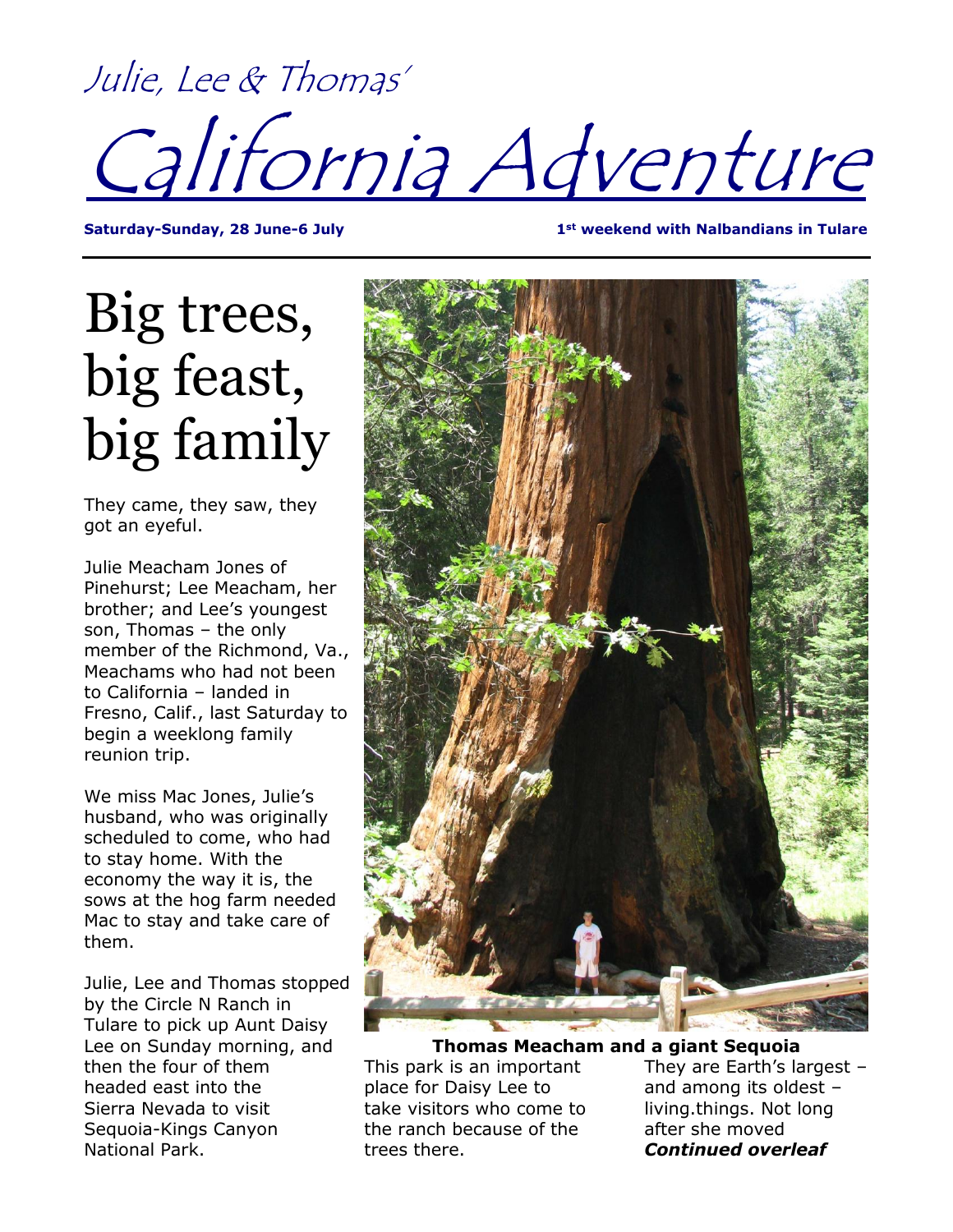## Big trees, big feast, big family

#### *Continued from previous page*

to Tulare with Red, who died earlier this year, he told her there were two things on ear that convinced him there was a higher power: these big trees and her.

So it is a pilgrimage one is obligated to make when visiting the Circle N. Nowadays, it also gives the rest of the family left behind at the ranch time to prepare the Armenian feast that will be served once the travelers are back home.



**Back row, left to right: Jim and Karen (Nalbandian) Waggoner, Nancy (Nalbandian) and Gary Crase, Charlene and Butch (Michael Jr.) Nalbandian, and Thomas Meacham. Front row: Lee Meacham, Daisy Lee Nalbandian and Julie Jones.**